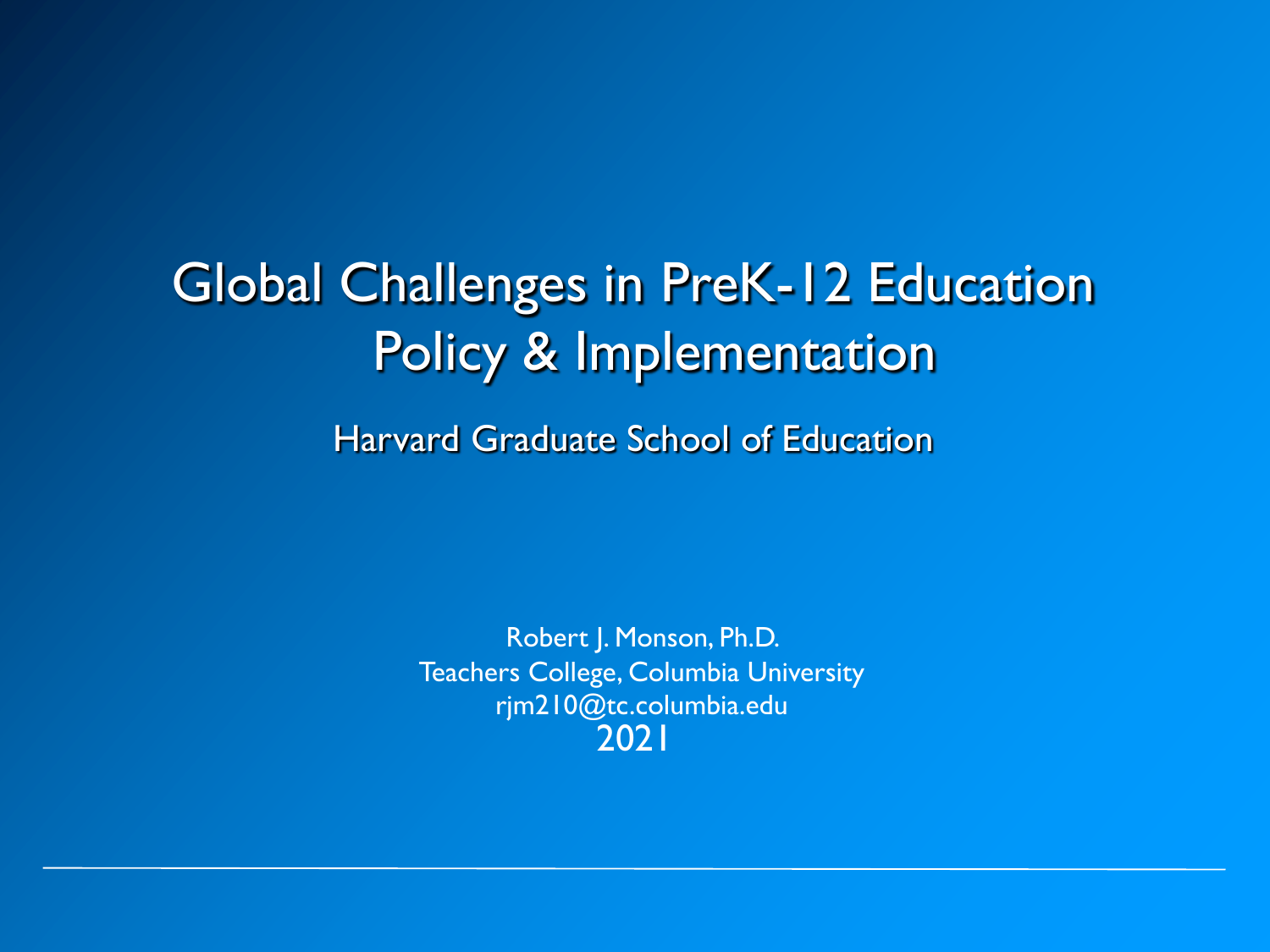### *Your presenter …*

• *Robert J. Monson is adjunct associate professor* **of Education Leadership** at Teachers College, Columbia University and he **coordinates the Education Policy Fellowship Program** in the Department of Education Policy & Social Analysis. He also teaches doctoral courses in strategic leadership and designing systemic programs in professional performance appraisal, coaching, mentoring and learning communities. From 1975 to 2000, he had been in the practice of public school leadership in six states. In 1997, he was a visiting faculty member at the Harvard Graduate School of Education. He has co-authored two books on performance assessment and published more than 25 articles on literacy, assessment, professional development and leadership. Professor Monson has served as a consultant to the University of Cambridge International Education as well as to schools and ministries of education in Argentina, Bhutan, China, Dubai, India and Nicaragua. In 1975, he completed his Ph.D. in educational administration at Saint Louis University and was a postdoctoral fellow at the Harvard Graduate School of Education in 1977.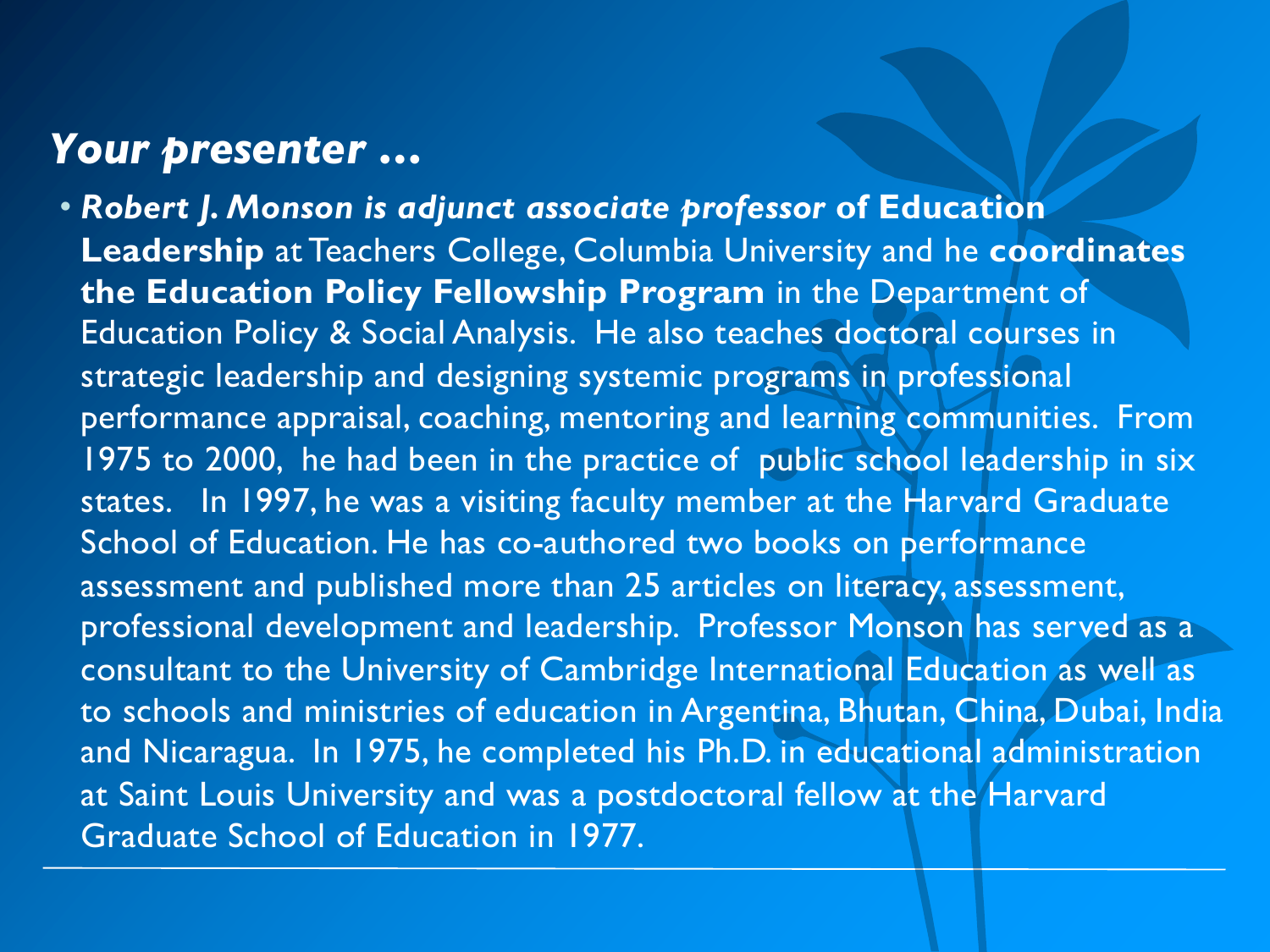### Our objectives in this session….

- Establish a global perspective on the challenges confronting education development policy
- Discern trends in the methods countries are using to implement educational development policy
- Examine the challenges countries are facing in implementing STEM education
- Become aware of factors that school leaders can influence in promoting change within schools and communities.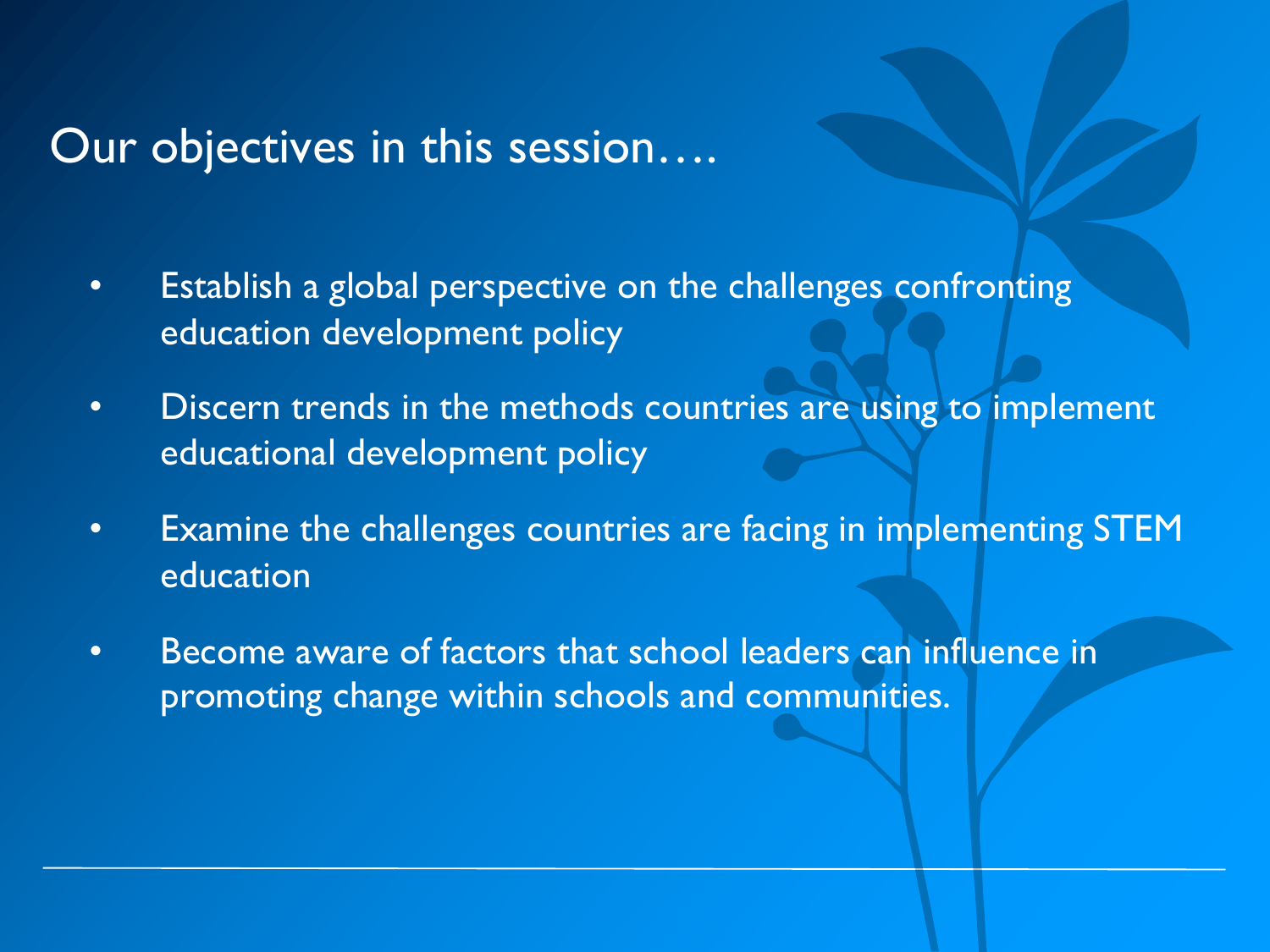### Cross-cultural assumptions & trends driving education policy

- There is a heightened awareness among policy makers that their countries are now competing in a global environment and that "As our schools go, so goes our country."
- Changing work force demands, and supply, are raising awareness that young people need a different kind of education than policy makers received when they were in school.
- "College and career readiness" is for everyone…but is it?
- Policy makers are turning to market-driven reform strategies and private sector partnerships to accelerate the pace of reform and improve education at both the P-12 and higher education levels.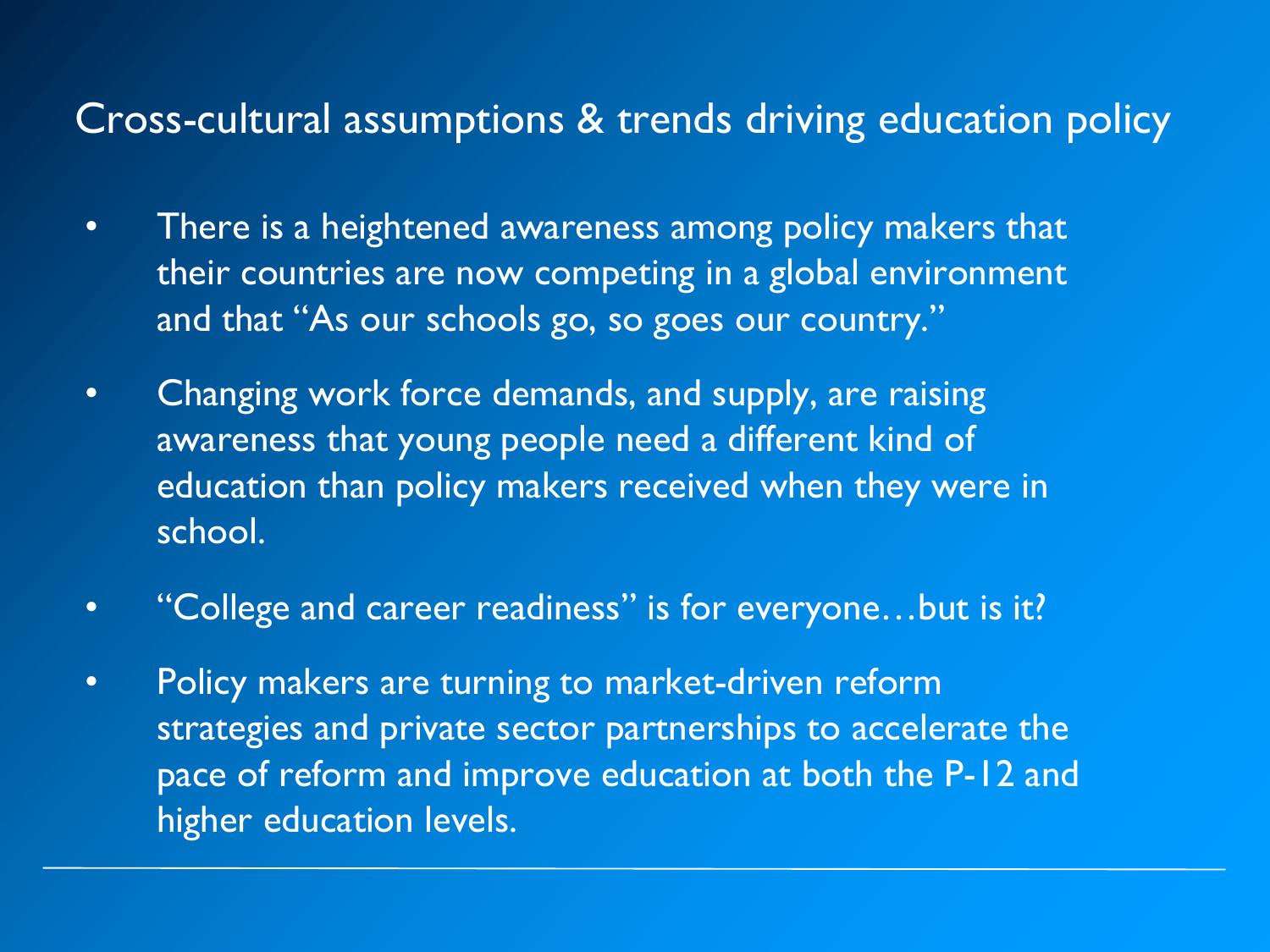#### **Lessons Learned: Global Education Policy**

**Argentina, Bhutan, China, England, Germany, India, Nicaragua, Switizerland, U.A.E.**

- Grounding reform policies in free market economics.
- Providing choices in the types of schools that children may attend.
- Struggling with limited financial resources while achieving two competing goals for schools: preparing students for higher education & preparing students for skilled occupations.
- Closing the "creativity gap" by *decreasing emphasis* on standardized testing & *increasing emphasis* on deeper forms of meaningful learning through critical thinking, collaboration and problem solving.
- Attending to the pastoral care of children.
- Adjusting practices to keep pace with advances in technology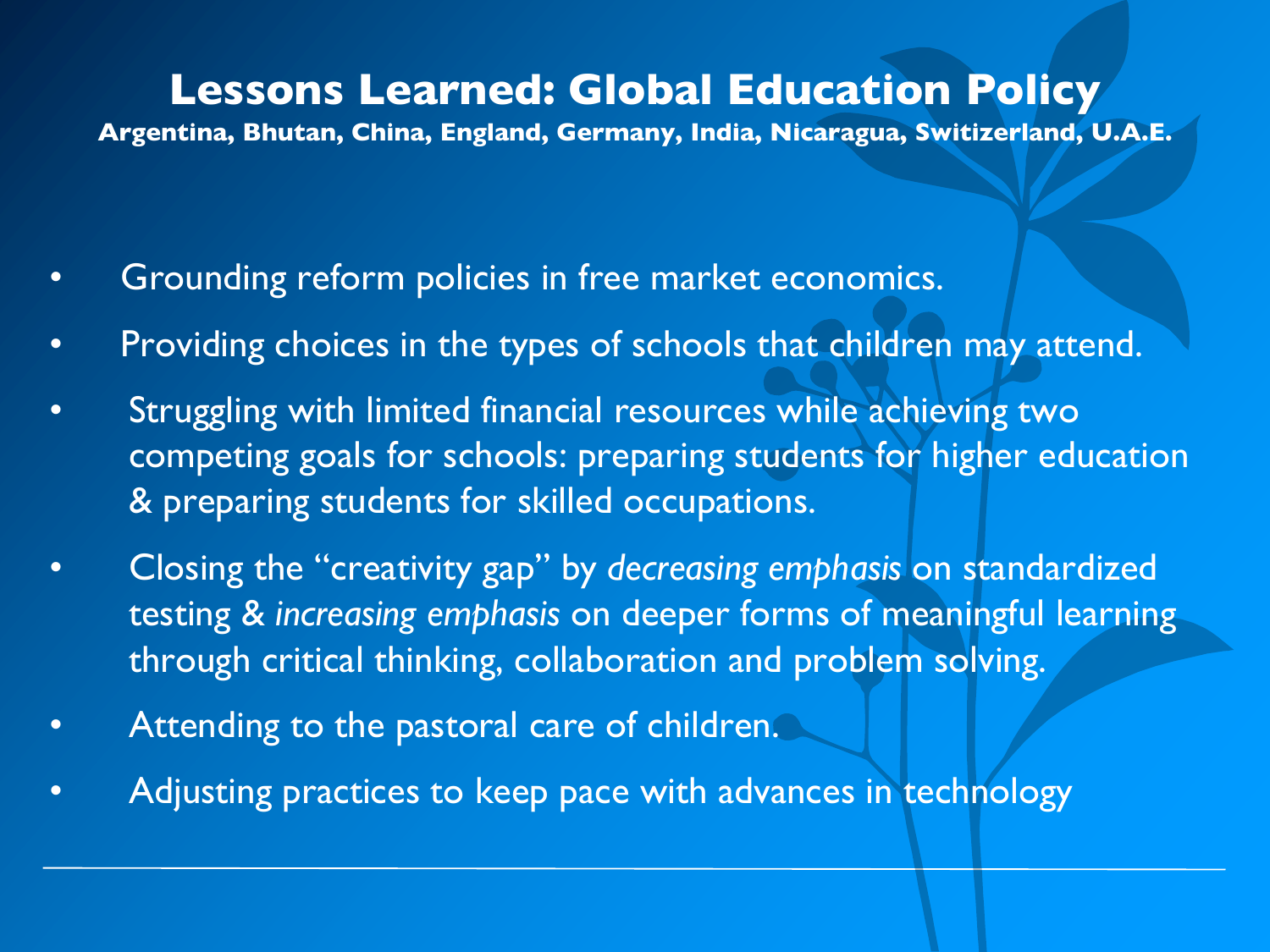# **Our view of STEM...**

• Where we began in the 1980's = **STEM**

• Where we are headed = STREAM, iSTEM

• Still to be resolved: *I***nterdisciplinary** Or *I***ntegrated**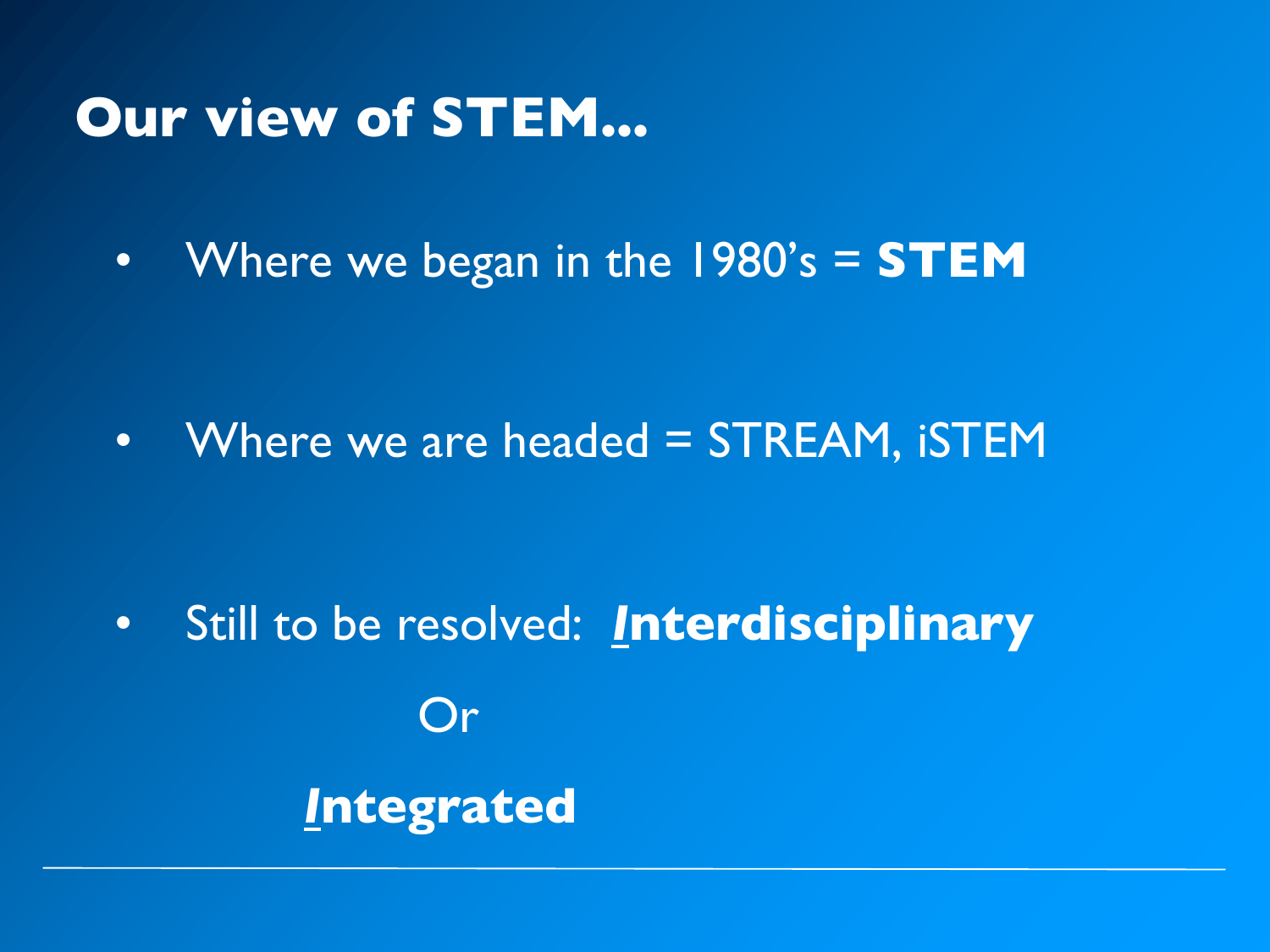## Global Challenges in Implementing STEM...

- **Influential factors at work**:
- $\checkmark$  Cultural norms especially gender norms
- $\checkmark$  What should be learned (mix of knowledge & skills)
- $\checkmark$  Pedagogical approaches:

*Constructivist* (problem-based learning; project-based learning; scientific method; design thinking); and/or *Didactic* (lecture)

ü Dealing with accountability ‒ *"What gets measured, gets done!"*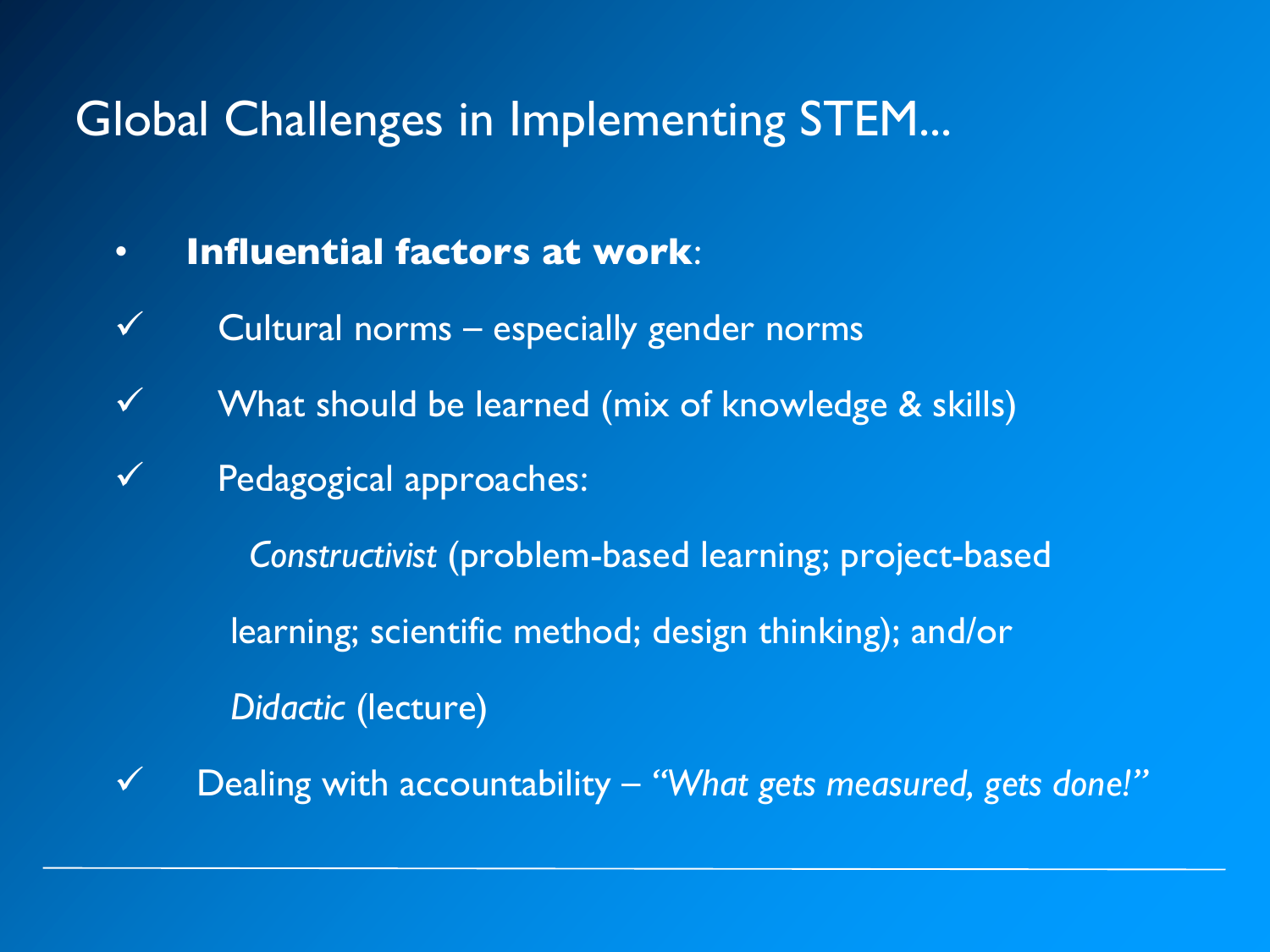## Global Challenges in Implementing STEM

Influential factors at work:

 $\sqrt{\pi}$ Renewed emphasis on the "whole child" & "pastoral care"

√Career planning for students ("College & Career Readiness")

 $\checkmark$  Teacher preparation (Competing demands for increased content knowledge and a broader range of teaching strategies)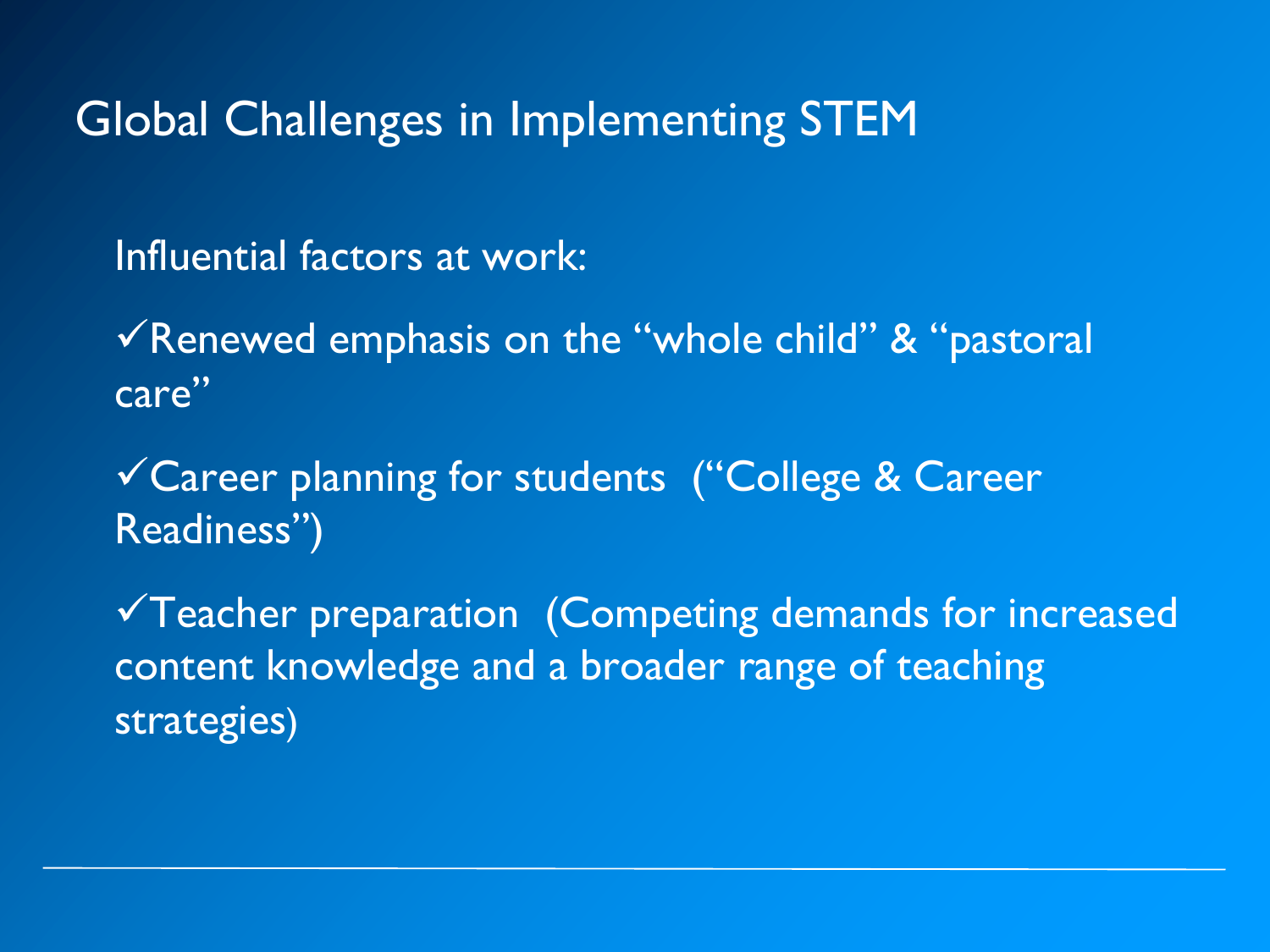*I hear and I forget.*

*I see and I remember.*

Confuciu*s I do and I understand!*